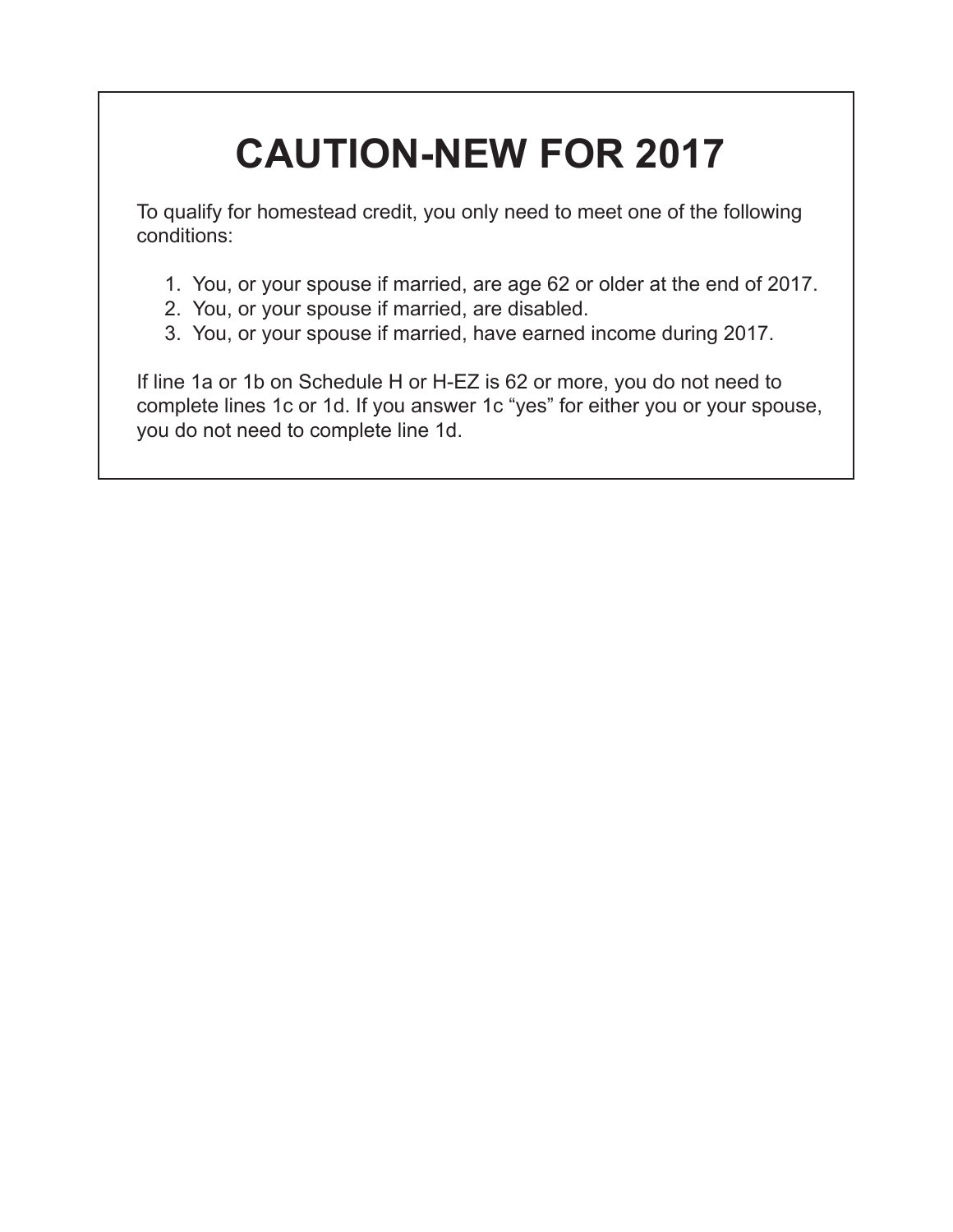|                                   | Tab to navigate within form. Use mouse to check                                                                               | applicable boxes, press spacebar or Enter. |          |          | <b>Save</b><br><b>Print</b>                                                                                                                                                                                                                  | <b>Clear</b> |
|-----------------------------------|-------------------------------------------------------------------------------------------------------------------------------|--------------------------------------------|----------|----------|----------------------------------------------------------------------------------------------------------------------------------------------------------------------------------------------------------------------------------------------|--------------|
|                                   | Wisconsin L<br>homestead credit                                                                                               |                                            |          |          | Check here if<br>2017<br>an amended return $\blacktriangleright$                                                                                                                                                                             |              |
| Claimant's social security number |                                                                                                                               | Spouse's social security number            |          |          | Check below then fill in either the name of city.<br>village, or town, and the county in which you lived                                                                                                                                     |              |
| Claimant's legal last name        |                                                                                                                               | Legal first name                           |          | M.I.     | at the end of 2017.                                                                                                                                                                                                                          |              |
|                                   |                                                                                                                               |                                            |          |          | City ______ Village _______ Town                                                                                                                                                                                                             |              |
| Spouse's legal last name          |                                                                                                                               | Spouse's legal first name                  |          | M.I.     | City, village,<br>or town                                                                                                                                                                                                                    |              |
|                                   | Current home address (number and street)                                                                                      |                                            |          | Apt. no. | County of $\blacktriangleright$                                                                                                                                                                                                              |              |
| City or post office               |                                                                                                                               | State                                      | Zip code |          | <b>Special</b><br>(See page 9.)<br>conditions                                                                                                                                                                                                |              |
|                                   |                                                                                                                               |                                            |          |          | 1a What was your age as of December 31, 2017? (If you were under 18, you do not qualify for homestead credit for 2017.) 1a Fill in age ▶                                                                                                     |              |
|                                   |                                                                                                                               |                                            |          |          | 1b Fill in age $\blacktriangleright$                                                                                                                                                                                                         |              |
|                                   |                                                                                                                               |                                            |          |          |                                                                                                                                                                                                                                              |              |
|                                   | d If you or your spouse were not disabled, and under age 62, did you or your spouse have any earned income                    |                                            |          |          | c If you or your spouse were under age 62 as of December 31, 2017, were you or your spouse disabled?<br>$1c$ Yes<br>$\overline{\phantom{0}}$ No                                                                                              |              |
|                                   |                                                                                                                               |                                            |          |          | 1d $Yes$<br>$\overline{\phantom{0}}$ No                                                                                                                                                                                                      |              |
| $\overline{\mathbf{c}}$           |                                                                                                                               |                                            |          |          | Were you a legal resident of Wisconsin from 1-1-17 through 12-31-17? (If "No," you do not qualify.) 2<br>$\overline{\phantom{0}}$ No                                                                                                         |              |
| 3                                 |                                                                                                                               |                                            |          |          | Were you claimed or will you be claimed as a dependent on someone else's 2017 federal income tax return?<br>(If "Yes" and you were under age 62 on December 31, 2017, you do not qualify.) $\ldots \ldots \ldots \ldots \ldots$<br>$\Box$ No |              |
|                                   |                                                                                                                               |                                            |          |          | nursing home name and address $\overline{\phantom{a}}$ Yes<br>$\Box$ No                                                                                                                                                                      |              |
|                                   |                                                                                                                               |                                            |          |          | <b>b</b> If "Yes," are you receiving medical assistance under Title XIX? (If both 4a and 4b are "Yes," you do not qualify.) 4b $\overline{ }$ Yes<br>$\overline{\phantom{0}}$ No                                                             |              |
| 5                                 |                                                                                                                               |                                            |          |          | Did you become narried or divorced in 2017? (If "Yes," fill in date ___________; see page 20.)  5 _____ Yes<br>$\overline{1}$ No                                                                                                             |              |
|                                   |                                                                                                                               |                                            |          |          | 6a If married for any part of 2017, did you and your spouse maintain separate homes during any part of the year?<br>$\overline{\phantom{0}}$ No                                                                                              |              |
|                                   | b If you and your spouse maintained separate homes while married during 2017, did either spouse notify                        |                                            |          |          | $\overline{1}$ $\overline{1}$ No                                                                                                                                                                                                             |              |
|                                   | Print numbers like this $\rightarrow$ 0   23456789                                                                            |                                            |          |          | Not like this $\rightarrow$ $\cancel{\alpha}$ 1 4 7<br><b>NO COMMAS; NO CENTS</b>                                                                                                                                                            |              |
|                                   |                                                                                                                               |                                            |          |          | Household Income   Include all 2017 income as listed below. If married, include the incomes of both spouses. See pages 9 to 14.                                                                                                              |              |
|                                   |                                                                                                                               |                                            |          |          |                                                                                                                                                                                                                                              | .00          |
| 8                                 | If you or you and your spouse are not filing a 2017 Wisconsin return, fill in Wisconsin<br>taxable income on lines 8a and 8b. |                                            |          |          |                                                                                                                                                                                                                                              |              |
|                                   |                                                                                                                               |                                            |          |          |                                                                                                                                                                                                                                              | .00          |
|                                   |                                                                                                                               |                                            |          |          | <b>b</b> Other taxable income. Attach a schedule listing each income item (see page 10) $\ldots$ 8b                                                                                                                                          | .00          |
| 9                                 | Nontaxable household income. Do not include amounts filled in on line 7, 8a, or 8b.                                           |                                            |          |          |                                                                                                                                                                                                                                              |              |
| а                                 |                                                                                                                               |                                            |          |          |                                                                                                                                                                                                                                              | .00          |
|                                   | b Social security, federal and state SSI, SSI-E, SSD, and CTS payments.                                                       |                                            |          |          |                                                                                                                                                                                                                                              | .00          |
|                                   |                                                                                                                               |                                            |          |          | c Railroad retirement benefits. Include Medicare premium deductions 9c _________                                                                                                                                                             | .00          |
|                                   |                                                                                                                               |                                            |          |          | d Pensions and annuities, including IRA, SEP, SIMPLE, and qualified plan distributions (see page 11) 9d _______                                                                                                                              | .00          |
|                                   |                                                                                                                               |                                            |          |          | e Contributions to deferred compensation plans (see box 12 of wage statements, and page 12) 9e ________                                                                                                                                      | .00          |
| f.                                |                                                                                                                               |                                            |          |          | Contributions to IRA, self-employed SEP, SIMPLE, and qualified plans  9f                                                                                                                                                                     | .00          |
|                                   |                                                                                                                               |                                            |          |          | g Interest on United States securities (e.g., U.S. Savings Bonds) and state and municipal bonds 9g _________                                                                                                                                 | .00          |
|                                   |                                                                                                                               |                                            |          |          | h Scholarships, fellowships, grants (see page 12), and military compensation or cash benefits 9h _____                                                                                                                                       | .00          |
| Ĩ.                                |                                                                                                                               |                                            |          |          | Child support, maintenance payments, and other support money (court ordered)  9i                                                                                                                                                             | .00          |
|                                   |                                                                                                                               |                                            |          |          | Wisconsin Works (W2), county relief, kinship care, and other cash public assistance (see page 12) 9j                                                                                                                                         | .00          |
| 10                                |                                                                                                                               |                                            |          |          |                                                                                                                                                                                                                                              | .00          |

| I IODIIDI DIDI IIODII DIDDI IIOI IIOII IDDID IDIID IDIDI IIDI IDDI |  |
|--------------------------------------------------------------------|--|
|--------------------------------------------------------------------|--|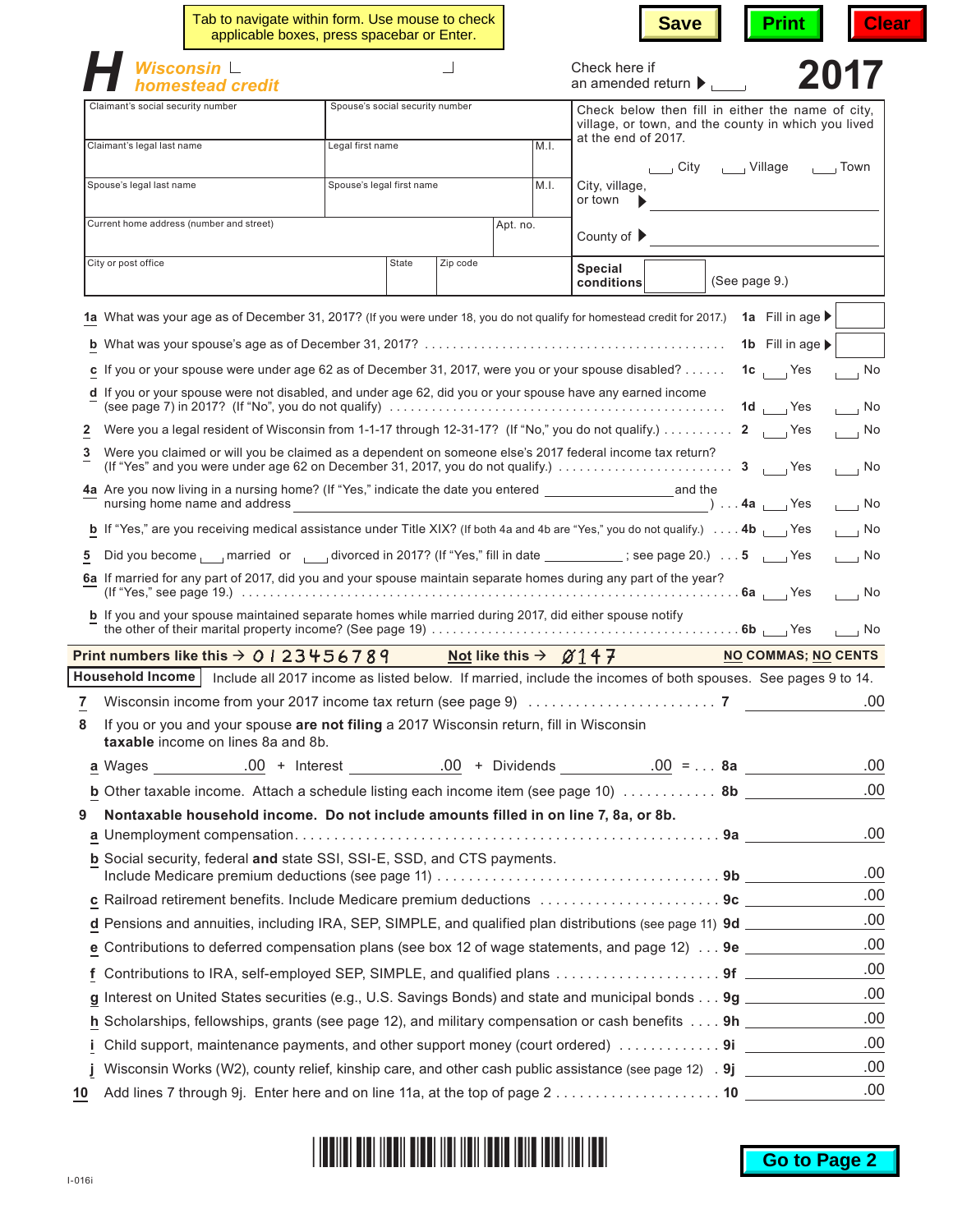| 2017 Schedule H   Name                                                                                                                                                                                                                                                                                        | <b>SSN</b> | Page 2 of 3 |
|---------------------------------------------------------------------------------------------------------------------------------------------------------------------------------------------------------------------------------------------------------------------------------------------------------------|------------|-------------|
| 11 a Enter amount from line 10 here with the contract of the contract of the contract of the contract of the contract of the contract of the contract of the contract of the contract of the contract of the contract of the c                                                                                |            | .00.        |
| <b>b</b> Workers' compensation, income continuation, and loss of time insurance (e.g., sick pay) $\dots \dots$ 11b                                                                                                                                                                                            |            | .00         |
|                                                                                                                                                                                                                                                                                                               |            | .00         |
|                                                                                                                                                                                                                                                                                                               |            | .00.        |
| e Net operating loss carryforward or carryback and capital loss carryforward (see page 13) 11e                                                                                                                                                                                                                |            | .00.        |
| Income of nonresident spouse or part-year resident spouse; nontaxable income from<br>sources outside Wisconsin; resident manager's rent reduction; clergy housing allowance;                                                                                                                                  |            | .00         |
| g Partner's, LLC member's, and tax-option (S) corporation shareholder's distributive share of<br>depreciation, Section 179 expense, depletion, amortization, and intangible drilling costs.<br>If none was claimed, write "None" on federal Schedule E, Part II, near the entity's name $\ldots \ldots$ . 11g |            | .00         |
|                                                                                                                                                                                                                                                                                                               |            | .00         |
| i Other depreciation, Section 179 expense, depletion, amortization, and intangible drilling costs 11i                                                                                                                                                                                                         |            | .00         |
| 12 a Subtotal. Add lines 11a through 11i (if less than the total of lines 13, 14a, and 14c, see page 14) 12a                                                                                                                                                                                                  |            | .00         |
| <b>b</b> Number of qualifying dependents. Do not count yourself or your spouse (see page 14) $\times$ \$500 = 12b                                                                                                                                                                                             |            | .00.        |
| c Household income. Subtract line 12b from line 12a (if \$24,680 or more, no credit is allowed) 12c                                                                                                                                                                                                           |            | .00         |
| Taxes and/or Rent  <br>See pages 14 to 17.                                                                                                                                                                                                                                                                    |            |             |
| A Check here if your home was located on more than one acre of land and was not part of a farm; see Schedule 1, page 3 A                                                                                                                                                                                      |            |             |
|                                                                                                                                                                                                                                                                                                               |            |             |

## **Don't delay your refund. Attach all necessary documents. See pages 17 to 18.**

**C** Check here if your home was used for other than personal or farm purposes while you lived there in 2017; **see Schedule 2, page 3 C D** Check here if you received Wisconsin Works (W2) payments or county relief during 2017; see Schedule 3, page 3. **D** 

## **Credit Computation**

|    |                                                                                                                                                 | .00 |
|----|-------------------------------------------------------------------------------------------------------------------------------------------------|-----|
| 17 | Using the amount on line 12c, fill in the appropriate amount from Table A (page 21) $\ldots \ldots \ldots$ 17                                   | .00 |
|    | 18 Subtract line 17 from line 16 (if line 17 is more than line 16, fill in 0; no credit is allowable) 18                                        | .00 |
| 19 | Homestead credit – Using the amount on line 18, fill in the credit from Table B (page 22) $\dots$ . 19                                          | .00 |
|    | If $f(t)$ and a $\mathbf{M}$ because the contact of $f(t)$ is a set of the set of the set $f(t)$ and $f(t)$ are $\mathbf{M}$ and $\mathbf{M}$ . |     |

If filing a Wisconsin income tax return, fill in your homestead credit (line 19) on line 31 of Form 1A; line 45 of Form 1; or line 70 of Form 1NPR. You cannot file Form WI-Z with a homestead credit claim.

**13** Homeowners – Net **2017** property taxes on your homestead, whether paid or **not** . . **13 14** Renters–**Rent** from your rent certificate(s), line 8a (or Shared Living Expenses Schedule). **See pages 15 to 17.** Heat included (8b of rent certificate is "Yes"). . . **14a** x .20 (20%) = **14b** .00

**15** Total of lines 13, 14b, and 14d (or amount from line 6 of Schedule 3) . . **15**

#### *Under penalties of law, I declare this homestead credit claim and all attachments are true, correct, and complete to the best of my knowledge and belief.*

|                     | Claimant's signature | Spouse's sianature | Date | Daytime phone number |
|---------------------|----------------------|--------------------|------|----------------------|
| Sign<br><b>Here</b> |                      |                    |      |                      |

**Mail to:** Wisconsin Department of Revenue PO Box 34 Madison WI 53786-0001



Heat not included (8b of rent certificate is "No")  $\ldots \ldots \ldots$  **14c** 

DON'T file this claim UNLESS a rent certificate or property tax bill (or closing statement) is included.

| For Department Use Only |  |  |  |  |  |  |  |
|-------------------------|--|--|--|--|--|--|--|
|                         |  |  |  |  |  |  |  |
|                         |  |  |  |  |  |  |  |
|                         |  |  |  |  |  |  |  |

 $.00 \times .25(25%) = 14d$ 

.00

.00 .00 .00